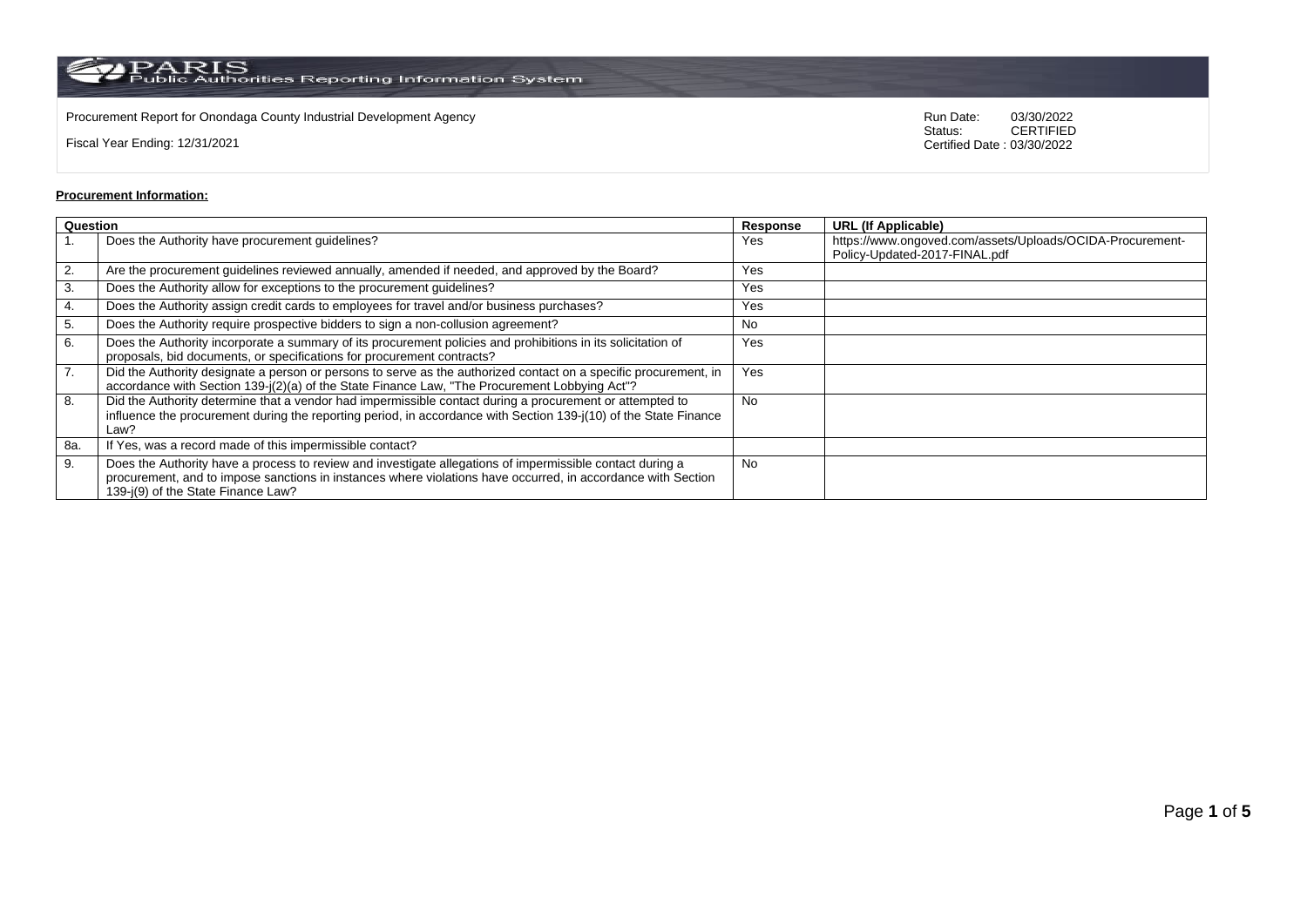$\rm PARS$  Public Authorities Reporting Information System

Procurement Report for Onondaga County Industrial Development Agency<br>
Status: CERTIFIED<br>
CERTIFIED

Fiscal Year Ending: 12/31/2021

CERTIFIED Certified Date : 03/30/2022

## **Procurement Transactions Listing:**

| 1.<br><b>Vendor Name</b>                                                      | <b>Barclay Damon LLP</b>             | <b>Address Line1</b>              | 125 E. Jefferson St  |
|-------------------------------------------------------------------------------|--------------------------------------|-----------------------------------|----------------------|
| <b>Type of Procurement</b>                                                    | Legal Services                       | <b>Address Line2</b>              |                      |
| <b>Award Process</b>                                                          | Authority Contract - Competitive Bid | City                              | <b>SYRACUSE</b>      |
| <b>Award Date</b>                                                             | 1/25/2021                            | <b>State</b>                      | <b>NY</b>            |
| <b>End Date</b>                                                               | 12/31/2021                           | <b>Postal Code</b>                | 13202                |
| <b>Fair Market Value</b>                                                      |                                      | Plus <sub>4</sub>                 |                      |
| Amount                                                                        | \$0.00                               | <b>Province/Region</b>            |                      |
| <b>Amount Expended For</b><br><b>Fiscal Year</b>                              | \$1,108,802.00                       | Country                           | <b>United States</b> |
| <b>Explain why the Fair</b><br><b>Market Value is Less</b><br>than the Amount |                                      | Procurement<br><b>Description</b> | Legal services       |

| <b>Vendor Name</b><br>2.                                                      | Bond, Schoeneck & King, PLLC         | <b>Address Line1</b>                     | P.O. Box 11607       |
|-------------------------------------------------------------------------------|--------------------------------------|------------------------------------------|----------------------|
| <b>Type of Procurement</b>                                                    | <b>Legal Services</b>                | <b>Address Line2</b>                     |                      |
| <b>Award Process</b>                                                          | Authority Contract - Competitive Bid | City                                     | <b>SYRACUSE</b>      |
| <b>Award Date</b>                                                             | 1/25/2021                            | <b>State</b>                             | <b>NY</b>            |
| <b>End Date</b>                                                               | 12/31/2021                           | <b>Postal Code</b>                       | 13218                |
| <b>Fair Market Value</b>                                                      |                                      | Plus 4                                   |                      |
| Amount                                                                        | \$0.00                               | <b>Province/Region</b>                   |                      |
| <b>Amount Expended For</b><br><b>Fiscal Year</b>                              | \$7,498.00                           | Country                                  | <b>United States</b> |
| <b>Explain why the Fair</b><br><b>Market Value is Less</b><br>than the Amount |                                      | <b>Procurement</b><br><b>Description</b> | Special Counsel      |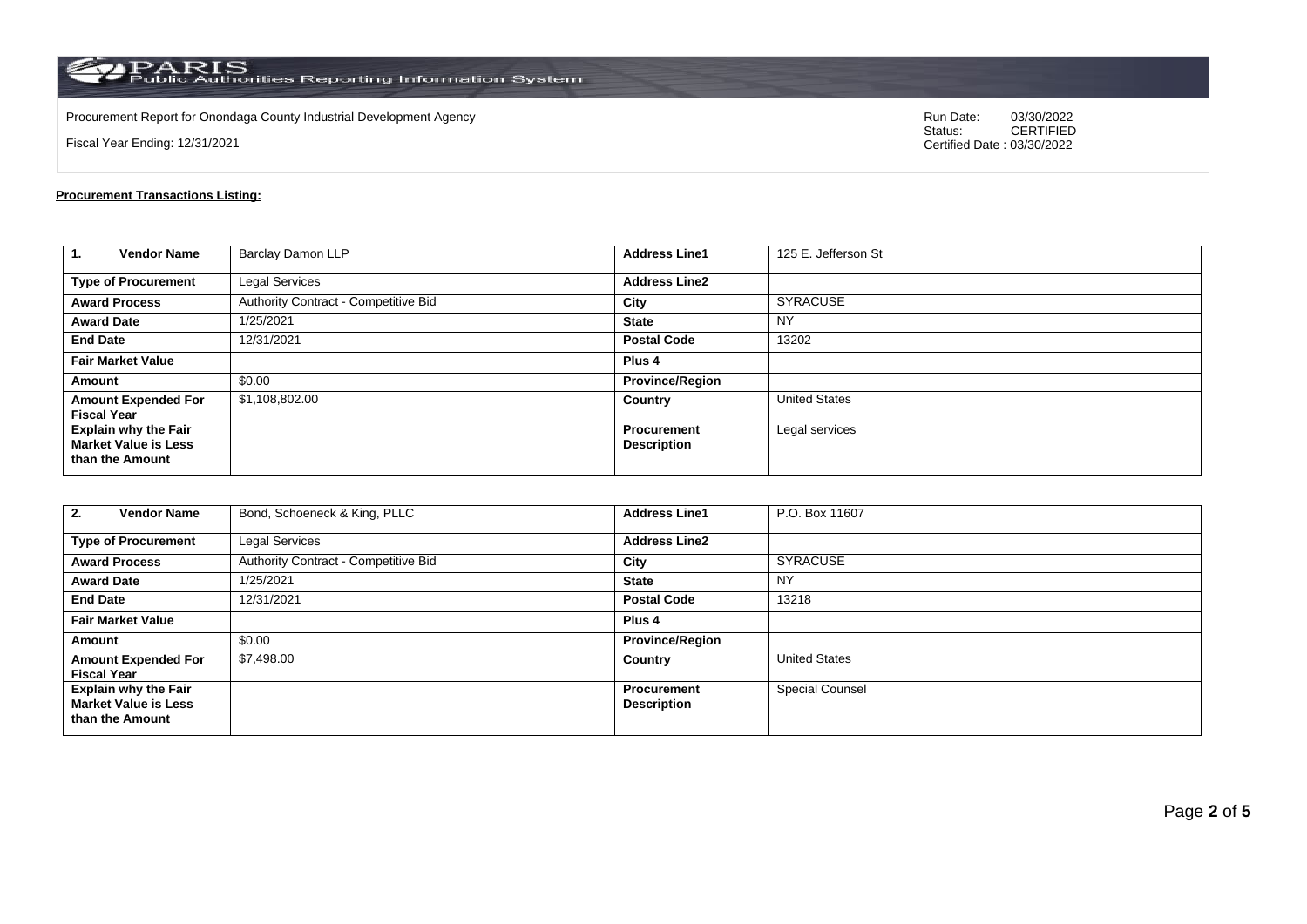PARIS<br>Public Authorities Reporting Information System

Procurement Report for Onondaga County Industrial Development Agency **Communication County Access Procurement Report** Status: 03/30/2022

Fiscal Year Ending: 12/31/2021

03/30/2022<br>CERTIFIED Certified Date : 03/30/2022

| <b>Vendor Name</b><br>3.                                                      | Grossman St. Amour CPA's PLLC        | <b>Address Line1</b>                     | 110 W. Fayette St. #900 |
|-------------------------------------------------------------------------------|--------------------------------------|------------------------------------------|-------------------------|
| <b>Type of Procurement</b>                                                    | <b>Other Professional Services</b>   | <b>Address Line2</b>                     |                         |
| <b>Award Process</b>                                                          | Authority Contract - Competitive Bid | City                                     | <b>SYRACUSE</b>         |
| <b>Award Date</b>                                                             | 1/25/2021                            | <b>State</b>                             | NY                      |
| <b>End Date</b>                                                               | 12/31/2021                           | <b>Postal Code</b>                       | 13202                   |
| <b>Fair Market Value</b>                                                      |                                      | Plus <sub>4</sub>                        |                         |
| Amount                                                                        | \$14,000.00                          | <b>Province/Region</b>                   |                         |
| <b>Amount Expended For</b><br><b>Fiscal Year</b>                              | \$14,000.00                          | Country                                  | <b>United States</b>    |
| <b>Explain why the Fair</b><br><b>Market Value is Less</b><br>than the Amount |                                      | <b>Procurement</b><br><b>Description</b> | Audit services          |

| <b>Vendor Name</b><br>4.                                                      | JMT of New York, Inc. (Formerly Spectra) | <b>Address Line1</b>                     | 19 British American Blyd                                                                                                                                          |
|-------------------------------------------------------------------------------|------------------------------------------|------------------------------------------|-------------------------------------------------------------------------------------------------------------------------------------------------------------------|
| <b>Type of Procurement</b>                                                    | <b>Other Professional Services</b>       | <b>Address Line2</b>                     |                                                                                                                                                                   |
| <b>Award Process</b>                                                          | Authority Contract - Competitive Bid     | City                                     | LATHAM                                                                                                                                                            |
| <b>Award Date</b>                                                             | 4/12/2016                                | <b>State</b>                             | <b>NY</b>                                                                                                                                                         |
| <b>End Date</b>                                                               |                                          | <b>Postal Code</b>                       | 12110                                                                                                                                                             |
| <b>Fair Market Value</b>                                                      |                                          | Plus <sub>4</sub>                        |                                                                                                                                                                   |
| Amount                                                                        | \$657,726.00                             | <b>Province/Region</b>                   |                                                                                                                                                                   |
| <b>Amount Expended For</b><br><b>Fiscal Year</b>                              | \$4,520.00                               | Country                                  | <b>United States</b>                                                                                                                                              |
| <b>Explain why the Fair</b><br><b>Market Value is Less</b><br>than the Amount |                                          | <b>Procurement</b><br><b>Description</b> | Environmental consulting support and ASR removal and disposal in<br>connection with the NYSEDC Brownfield Cleanup Program at the 800<br>Hiawatha Street property. |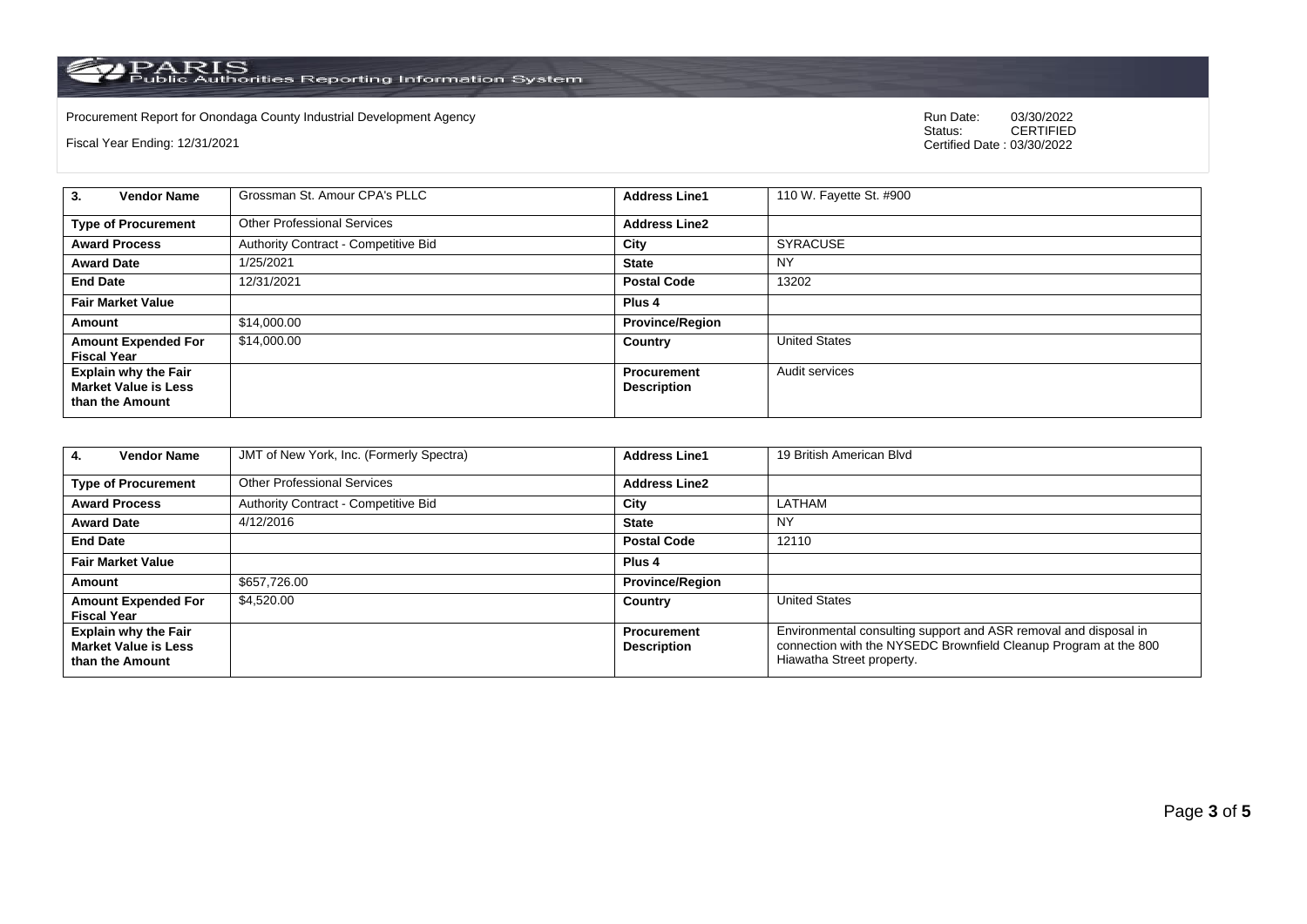PARIS<br>Public Authorities Reporting Information System

Procurement Report for Onondaga County Industrial Development Agency **Communication County Access Procurement Report** Status: 03/30/2022

Fiscal Year Ending: 12/31/2021

03/30/2022<br>CERTIFIED Certified Date : 03/30/2022

| 5.<br><b>Vendor Name</b>                                                      | Park Strategies LLC                  | <b>Address Line1</b>                     | 101 Park Avenue, Suite 2506 |
|-------------------------------------------------------------------------------|--------------------------------------|------------------------------------------|-----------------------------|
| <b>Type of Procurement</b>                                                    | <b>Consulting Services</b>           | <b>Address Line2</b>                     |                             |
| <b>Award Process</b>                                                          | Authority Contract - Competitive Bid | City                                     | <b>NEW YORK</b>             |
| <b>Award Date</b>                                                             | 8/11/2020                            | <b>State</b>                             | <b>NY</b>                   |
| <b>End Date</b>                                                               |                                      | <b>Postal Code</b>                       | 10178                       |
| <b>Fair Market Value</b>                                                      |                                      | Plus <sub>4</sub>                        |                             |
| Amount                                                                        | \$90,000.00                          | <b>Province/Region</b>                   |                             |
| <b>Amount Expended For</b><br><b>Fiscal Year</b>                              | \$30,000.00                          | Country                                  | <b>United States</b>        |
| <b>Explain why the Fair</b><br><b>Market Value is Less</b><br>than the Amount |                                      | <b>Procurement</b><br><b>Description</b> | Consulting services.        |

| <b>Vendor Name</b><br>6.                                                      | Ramboll Americas Engineering Solutions Inc. | <b>Address Line1</b>                     | P.O. Box 844817                               |
|-------------------------------------------------------------------------------|---------------------------------------------|------------------------------------------|-----------------------------------------------|
| <b>Type of Procurement</b>                                                    | <b>Other Professional Services</b>          | <b>Address Line2</b>                     |                                               |
| <b>Award Process</b>                                                          | Authority Contract - Competitive Bid        | City                                     | <b>BOSTON</b>                                 |
| <b>Award Date</b>                                                             | 2/7/2017                                    | <b>State</b>                             | МA                                            |
| <b>End Date</b>                                                               |                                             | <b>Postal Code</b>                       | 02284                                         |
| <b>Fair Market Value</b>                                                      |                                             | Plus 4                                   |                                               |
| Amount                                                                        | \$993,316.00                                | <b>Province/Region</b>                   |                                               |
| <b>Amount Expended For</b><br><b>Fiscal Year</b>                              | \$309,585.00                                | Country                                  | <b>United States</b>                          |
| <b>Explain why the Fair</b><br><b>Market Value is Less</b><br>than the Amount |                                             | <b>Procurement</b><br><b>Description</b> | White Pine Commerce Park engineering studies. |